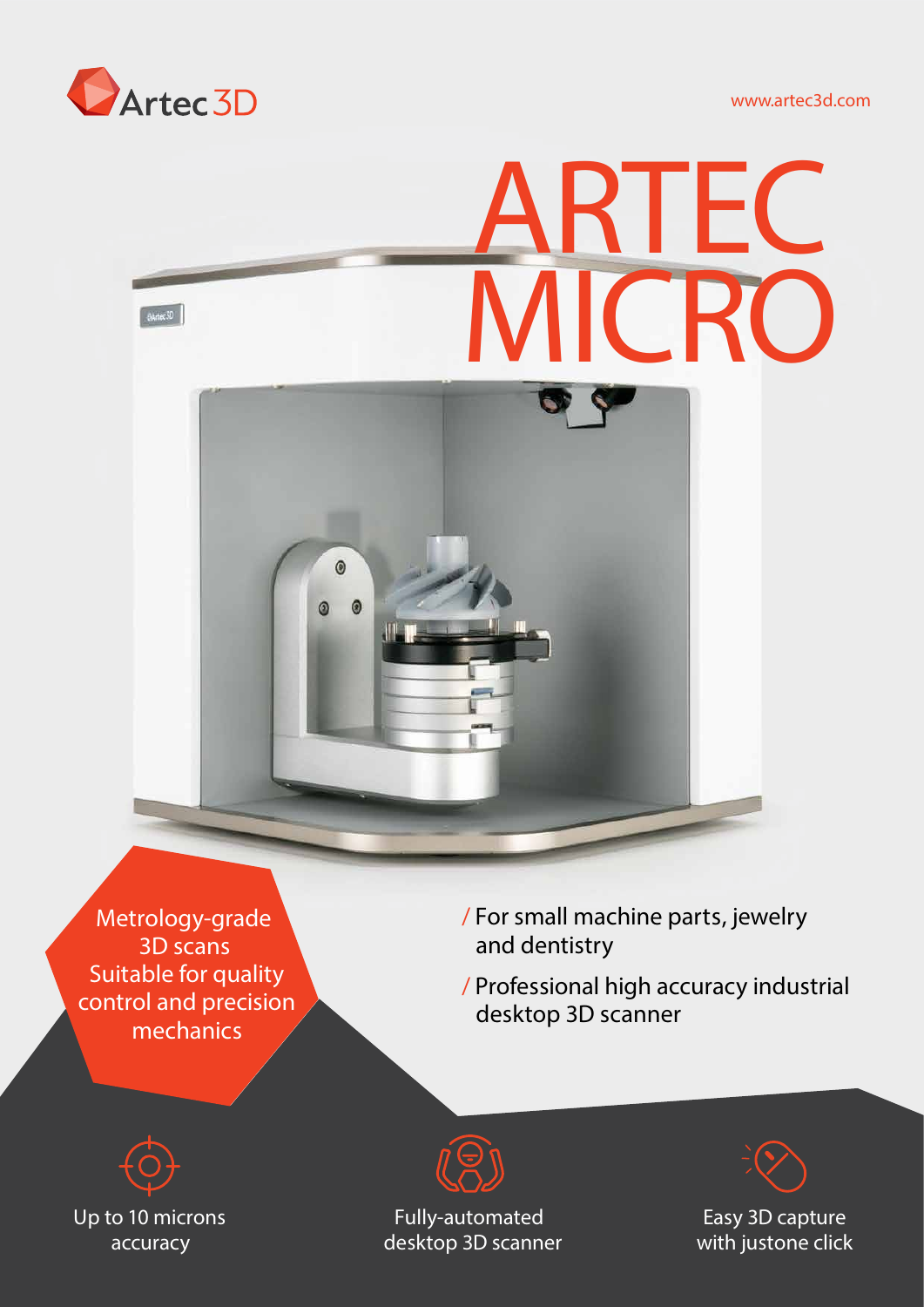

## AUTOMATED 3D CAPTURE

Right out of the box, Micro integrates with the industry-acclaimed Artec Studio for real-time digital capture. See your scans coming to life on the screen. After scanning, Artec Studio makes it easy for you to process your data. Simply follow the same series of steps as you would with our handheld scanners, and then export the final 3D model to software such as SOLIDWORKS, PolyWorks Inspector, Control X and Design X.

## POWERFUL, ROBUST SOFTWARE

Artec Micro brings the latest in scanning technology to your desktop. Its advanced twin cameras and blue LED lights are perfectly synchronized with Micro's dual-axis rotation system (swing & rotation) to create the ultimate digital copy of your object with a minimum of frames captured.

## THE CUTTING EDGE OF DESKTOP 3D SCANNING

## USER-FRIENDLY 3D SCANNING

Compact and ready to scan in seconds. Simply mount the object on the circular scanning platform, and you're ready to scan. Choose from a variety of smart scanning paths. Then watch in real time as your scan unfolds on the screen in jaw-dropping detail.

Only a minimum of training is needed with Micro. After a quick introduction, you will already be scanning on your own.

www.artec3d.com

Maximum object size: 90 mm×60 mm×60 mm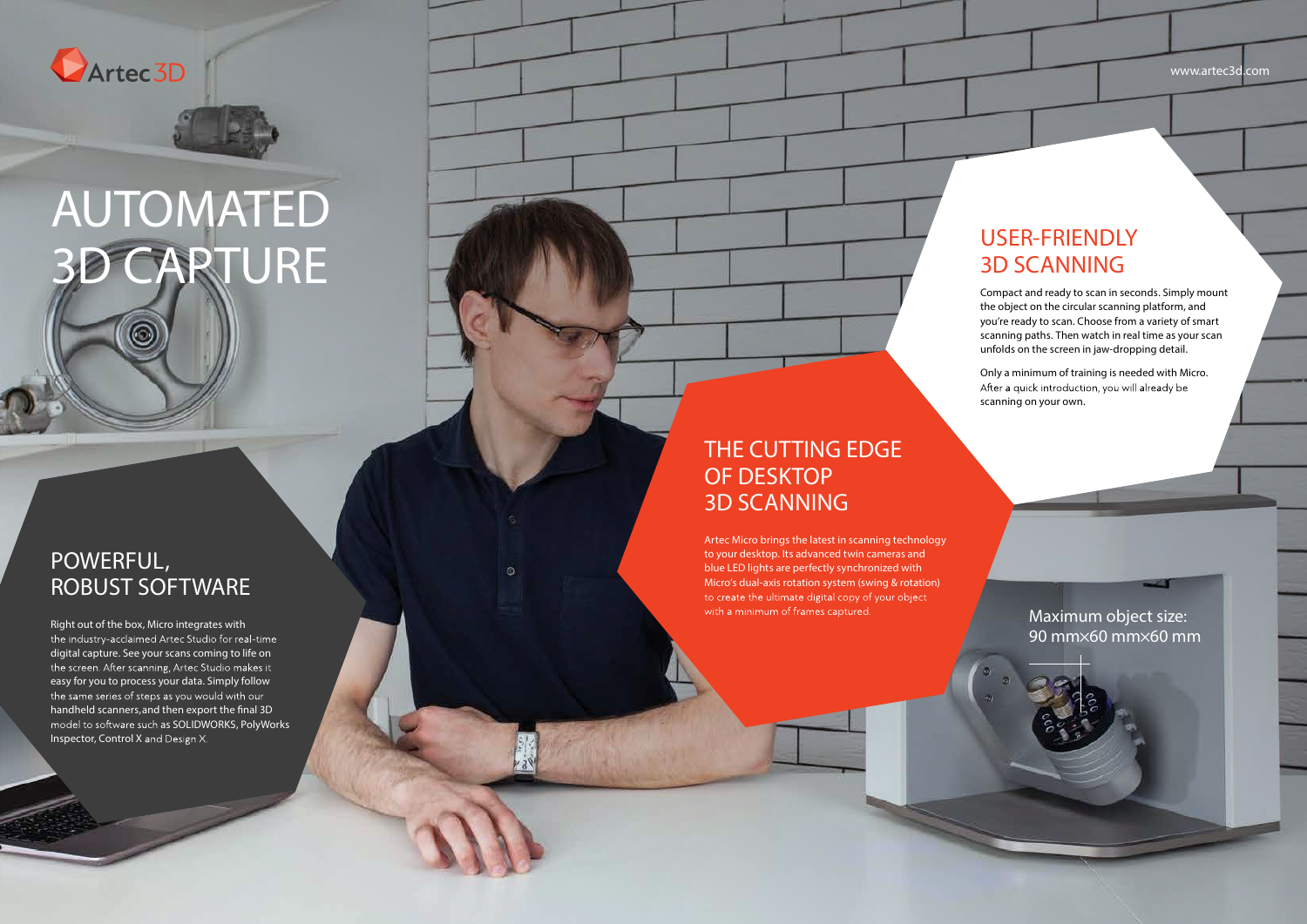## QUALITY INSPECTION

Across a variety of industries, there is a growing need for ensuring that product quality levels are as high as possible. Delivering extremely-high-precision scans at up to 10 microns' accuracy, not only can Micro "see" well below the human visibility threshold of 40 microns, but its 3D measurements are among the best in today's cutting edge scanners, making it a perfect choice for inspection and much more.

Whether you have a small part to reproduce for which no blueprint exists, or you need to quickly redesign or simply modify an existing part and either mill or 3D print it, Artec Micro can do the job. Accelerate your design, prototype, and production cycle by weeks and save thousands in the process.

## REVERSE ENGINEERING

#### www.artec3d.com





# APPLICATIONS The possibilities are limitless

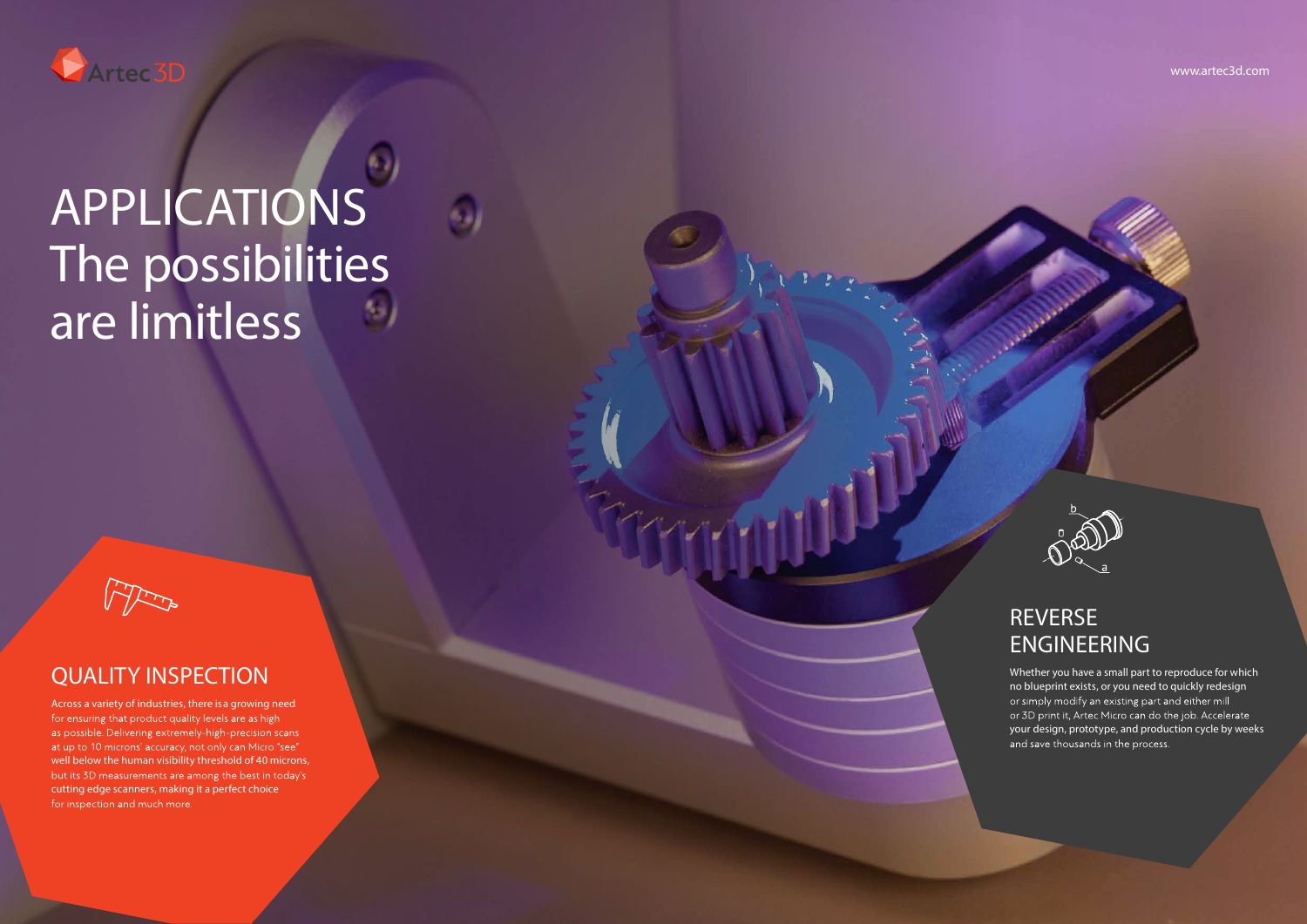

 $\circ$ 

 $\bullet$ 

## **DENTISTRY**

Artec Micro gives you the power to make highlydetailed 3D models of a multitude of small cultural objects in just minutes. From there, these models can be archived, or easily shared with researchers and others either locally or around the world, or sent to a 3D printer for printing in a variety of materials.

## **JEWELRY**

 $\circledcirc$ 

## CULTURAL HERITAGE PRESERVATION

Artec Micro is ready for today's dental practice, creating precise CAD/CAM-ready 3D scans for lab use and 3D printing. Ideal for scanning single teeth, entire arches, or complex impressions. Export from Artec Studio to ExoCAD and other dental software. Perfect for making exact digital reproductions and archival of crowns and bridges, inlays and onlays, dentures, custom abutments, implants, and more.

Forget about the traditional method of calipers and tracing methods. In minutes, Artec Micro transforms intricate jewelry items into CAD/CAM data for design, modification, 3D printing, and casting. Saves hours of time in the design and production of complex and highly-detailed jewelry pieces such as rings, pendants, bracelets, cameos, and more.